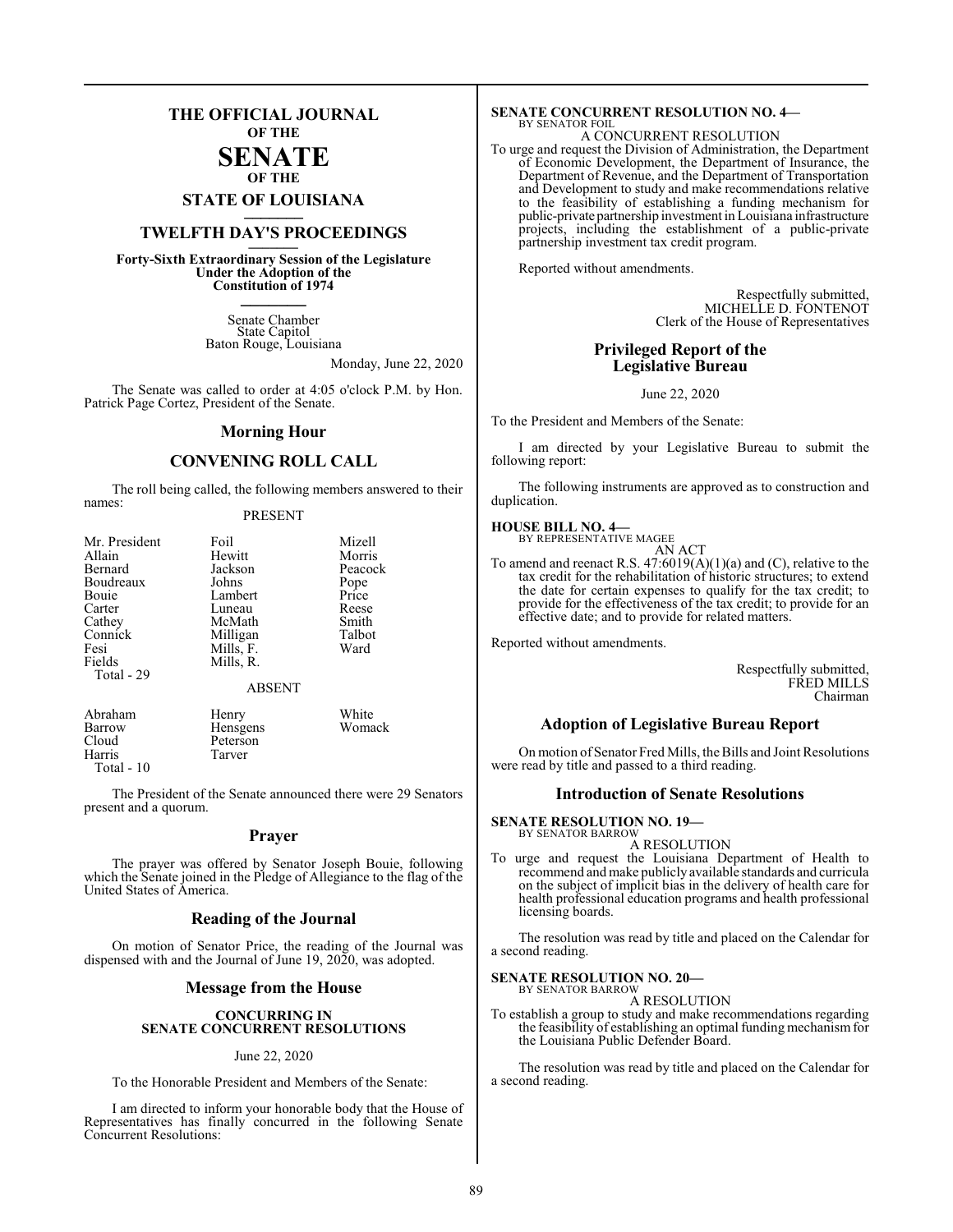## **Page 2 SENATE 12th DAY'S PROCEEDINGS**

June 22, 2020

#### **Introduction of Senate Concurrent Resolutions**

#### **SENATE CONCURRENT RESOLUTION NO. 23—**

BY SENATOR FOIL A CONCURRENT RESOLUTION To declare April 2nd as World Autism Awareness Day in Louisiana, annually.

The resolution was read by title and placed on the Calendar for a second reading.

#### **Senate Concurrent Resolutions on Second Reading**

#### **SENATE CONCURRENT RESOLUTION NO. 22—** BY SENATOR CARTER

A CONCURRENT RESOLUTION

To memorialize the Congress of the United States to extend certifications for an  $8(a)$  business by one additional year if the business was certified by January 1, 2020.

The concurrent resolution was read by title. Senator Carter moved to adopt the Senate Concurrent Resolution.

#### **ROLL CALL**

The roll was called with the following result:

#### YEAS

| Mr. President | Foil        | Mills, R. |
|---------------|-------------|-----------|
| Abraham       | Harris      | Mizell    |
| Allain        | Henry       | Morris    |
| Bernard       | Hensgens    | Peacock   |
| Boudreaux     | Hewitt      | Pope      |
| Bouie         | Jackson     | Price     |
| Carter        | Johns       | Reese     |
| Cathey        | Lambert     | Smith     |
| Cloud         | Luneau      | Talbot    |
| Connick       | McMath      | Tarver    |
| Fesi          | Milligan    | White     |
| Fields        | Mills, F.   | Womack    |
| Total $-36$   |             |           |
|               | <b>NAYS</b> |           |
| Total - 0     |             |           |

| Barrow    | Peterson | Ward |
|-----------|----------|------|
| Total - 3 |          |      |

The Chair declared the Senate adopted the Senate Concurrent Resolution and ordered it sent to the House.

ABSENT

#### **House Bills and Joint Resolutions on Second Reading**

#### **HOUSE BILL NO. 55—**

BY REPRESENTATIVE MIKE JOHNSON AN ACT

To amend and reenact R.S. 32:295.1(E), relative to the requirement to wear safety belts while operating a motor vehicle; to provide for the introduction of evidence of the failure to wear a safety belt under certain circumstances; and to provide for related matters.

The bill was read by title and referred by the President to the Committee on Judiciary A.

#### **HOUSE BILL NO. 62—**

BY REPRESENTATIVE ZERINGUE AN ACT

To enact R.S. 23:1693(J), relative to unemployment compensation; to provide for temporary federal emergency unemployment assistance; to provide for weekly benefit amounts; to require state income tax withholdings under certain circumstances; to provide for the promulgation of rules; and to provide for related matters.

The bill was read by title and referred by the President to the Committee on Labor and Industrial Relations.

#### **HOUSE BILL NO. 65—** BY REPRESENTATIVE WRIGHT



To enact R.S. 23:76(C)(14), relative to workforce development; to provide for occupational forecasting; to require short-term COVID-19-related occupational projections; and to provide for related matters.

The bill was read by title and referred by the President to the Committee on Labor and Industrial Relations.

#### **HOUSE BILL NO. 68—**

BY REPRESENTATIVES DESHOTEL AND THOMPSON AN ACT

To enact R.S. 47:6041, relative to income or corporation franchise tax credits; to establish a tax credit for certain broadband coverage providers; to provide for the amount of the credit; to limit the total amount of credits authorized to be granted; to provide for requirements and limitations; to provide for an effective date; and to provide for related matters.

The bill was read by title and referred by the President to the Committee on Revenue and Fiscal Affairs.

#### **HOUSE BILL NO. 69—**

BY REPRESENTATIVE DESHOTEL AN ACT

To enact R.S. 47:305.73, relative to sales and use tax rebates; to provide for state and local sales and use tax rebates for certain fiber-optic cables; to provide for limitations and conditions; and to provide for related matters.

The bill was read by title and referred by the President to the Committee on Revenue and Fiscal Affairs.

HOUSE BILL NO. 70—<br>BY REPRESENTATIVES JENKINS, ADAMS, BACALA, BOURRIAQUE,<br>BRASS, BROWN, BRYANT, BUTLER, CARPENTER, CARRIER, GARY<br>CARTER, ROBBY CARTER, WILFORD CARTER, CORMIER, DEVILLIER,<br>DUPLESSIS, ECHOLS, EDMONDS, EMERSON

To amend and reenact R.S. 51:1787(K) and to enact R.S. 51:1787(L), relative to the Enterprise Zone incentive; to extend eligibility for Enterprise Zone incentives to certain workers; to establish a rebate for certain essential critical infrastructure workers; to provide for the amount of the rebate; to provide for definitions; to provide for the application, approval, and payment of the rebate; to provide for rebate requirements and limitations; to authorize the promulgation of rules and regulations; to provide for an effective date; and to provide for related matters.

The bill was read by title and referred by the President to the Committee on Revenue and Fiscal Affairs.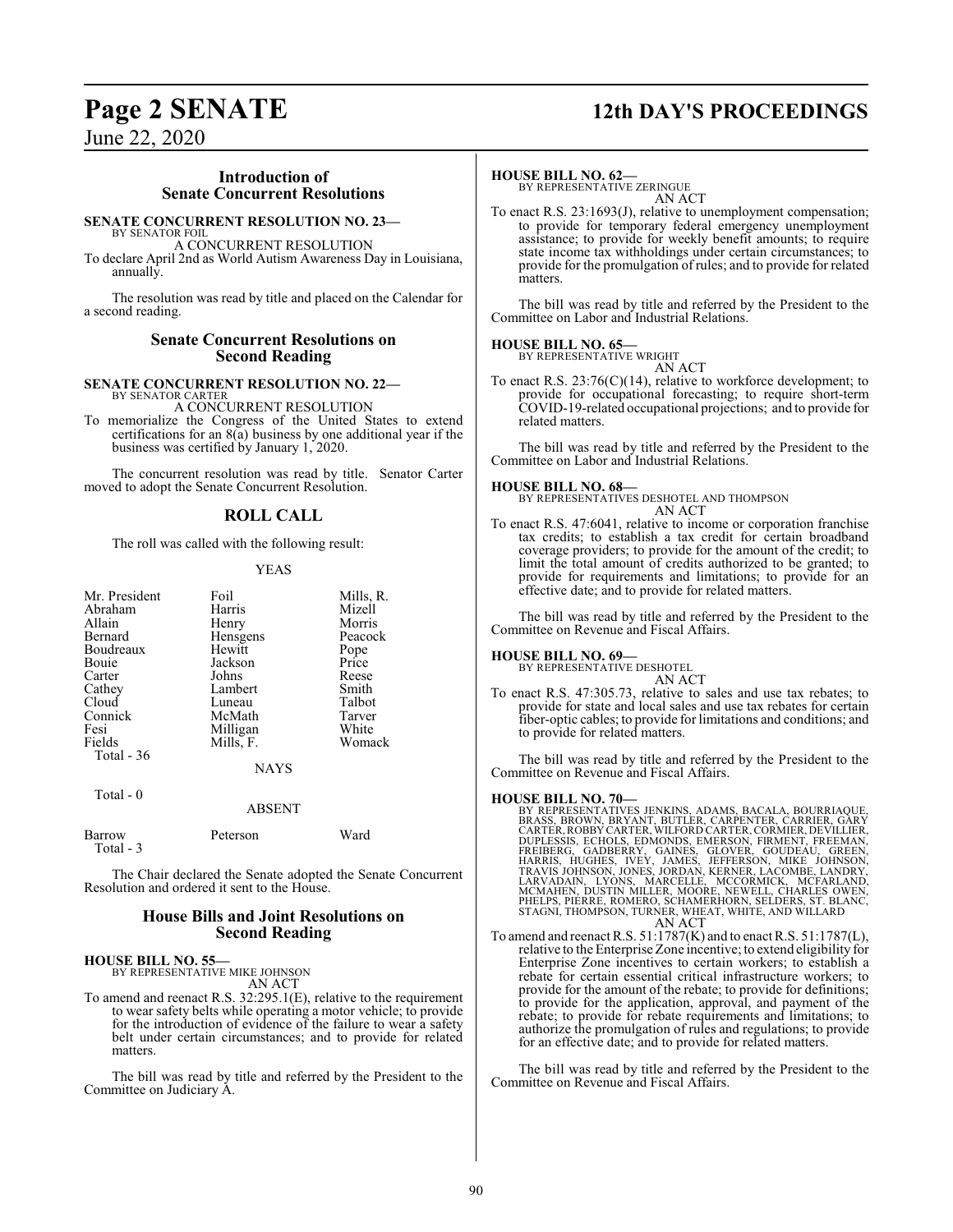## **12th DAY'S PROCEEDINGS Page 3 SENATE**

# June 22, 2020

#### **House Concurrent Resolutions on Second Reading**

#### **HOUSE CONCURRENT RESOLUTION NO. 7—**

BY REPRESENTATIVE IVEY A CONCURRENT RESOLUTION

To authorize and direct the Louisiana State Law Institute to study and make recommendations to the Legislature of Louisiana regarding language in the Constitution of Louisiana that is outdated or transitional in nature and which can be removed or updated without affecting the effect of the constitutional provisions.

The resolution was read by title and referred by the President to the Committee on Judiciary A.

HOUSE CONCURRENT RESOLUTION NO. 17—<br>BY REPRESENTATIVES CARPENTER, ADAMS, BAGLEY, BRASS, BROWN, BRYANT, BUTLER, CARRIER, ROBBY CARTER, WILFORD<br>CARTER, CORMIÈR, COUSSAN, DAVIS, DEVILLIER, DESHOTEL,<br>EMERSON, FONTENOT, FREEMAN A CONCURRENT RESOLUTION

To urge and request the division of administration, the Department of Public Safety and Corrections, the Louisiana Workforce Commission, the Louisiana Community and Technical College System, and private businesses in Louisiana to recognize the value that justice-involved persons bring to the workforce and society and to act with the intention to empower, train, and employ such individuals.

The resolution was read by title and referred by the President to the Committee on Labor and Industrial Relations.

#### **HOUSE CONCURRENT RESOLUTION NO. 23—**

BY REPRESENTATIVES BAGLEY, COX, CREWS, GLOVER, HORTON,<br>JEFFERSON, JENKINS, MCCORMICK, MCFARLAND, MCFARLAND<br>CHARLES OWEN, PRESSLY, SCHAMERHORN, AND SEABAUGH AND<br>SENATORS BERNARD, MILLIGAN, ROBERT MILLS, AND TARVER A CONCURRENT RESOLUTION

To commend the Louisiana State University Health Sciences Center at Shreveport for its extraordinary response to the COVID-19 pandemic.

The resolution was read by title. Senator Milligan moved to concur in the House Concurrent Resolution.

#### **ROLL CALL**

The roll was called with the following result:

#### YEAS

| Mr. President | Foil      | Mizell  |
|---------------|-----------|---------|
| Abraham       | Harris    | Morris  |
| Allain        | Henry     | Peacock |
| Barrow        | Hensgens  | Pope    |
| Bernard       | Hewitt    | Price   |
| Boudreaux     | Jackson   | Reese   |
| <b>Bouje</b>  | Johns     | Smith   |
| Carter        | Lambert   | Talbot  |
| Cathey        | Luneau    | Tarver  |
| Cloud         | McMath    | White   |
| Connick       | Milligan  | Womack  |
| Fesi          | Mills, F. |         |
| Fields        | Mills, R. |         |
| Total - 37    |           |         |
|               | NAYS      |         |

Total - 0

ABSENT

Peterson Ward Total - 2

The Chair declared the Senate concurred in the House Concurrent Resolution and ordered it returned to the House.

### **HOUSE CONCURRENT RESOLUTION NO. 24—** BY REPRESENTATIVE BAGLEY AND SENATOR FRED MILLS A CONCURRENT RESOLUTION

To designate Sunday, July 26, 2020, as Americans with Disabilities Act Awareness Day in Louisiana.

The resolution was read by title. Senator Bernard moved to concur in the House Concurrent Resolution.

#### **ROLL CALL**

The roll was called with the following result:

#### YEAS

| Mr. President<br>Abraham<br>Barrow<br>Bernard<br>Boudreaux<br>Bouie<br>Carter<br>Cathey<br>Cloud<br>Connick<br>Fesi<br>Fields<br>Total $-36$ | Foil<br>Harris<br>Henry<br>Hensgens<br>Hewitt<br>Jackson<br>Johns<br>Lambert<br>Luneau<br>McMath<br>Milligan<br>Mills, F.<br><b>NAYS</b> | Mills, R.<br>Mizell<br>Morris<br>Peacock<br>Pope<br>Price<br>Reese<br>Smith<br>Talbot<br>Tarver<br>White<br>Womack |
|----------------------------------------------------------------------------------------------------------------------------------------------|------------------------------------------------------------------------------------------------------------------------------------------|--------------------------------------------------------------------------------------------------------------------|
| Total - 0                                                                                                                                    | ABSENT                                                                                                                                   |                                                                                                                    |

Allain Peterson Ward Total - 3

The Chair declared the Senate concurred in the House Concurrent Resolution and ordered it returned to the House.

#### **Reports of Committees**

The following reports of committees were received and read:

#### **REPORT OF COMMITTEE ON**

#### **SENATE AND GOVERNMENTAL AFFAIRS**

Senator Sharon Hewitt, Chairman on behalf of the Committee on Senate and Governmental Affairs, submitted the following report:

#### June 19, 2020

To the President and Members of the Senate:

I am directed by your Committee on Senate and Governmental Affairs to submit the following report:

#### **SENATE RESOLUTION NO. 5—** BY SENATOR HENRY

A RESOLUTION

To amend and readopt Senate Rule No. 12.10(C) of the Rules of Order of the Senate and to adopt Senate Rule 12.10(D) of the Rules of Order of the Senate to require a roll call vote to adopt a resolution introduced on the last day of a legislative session.

Reported favorably.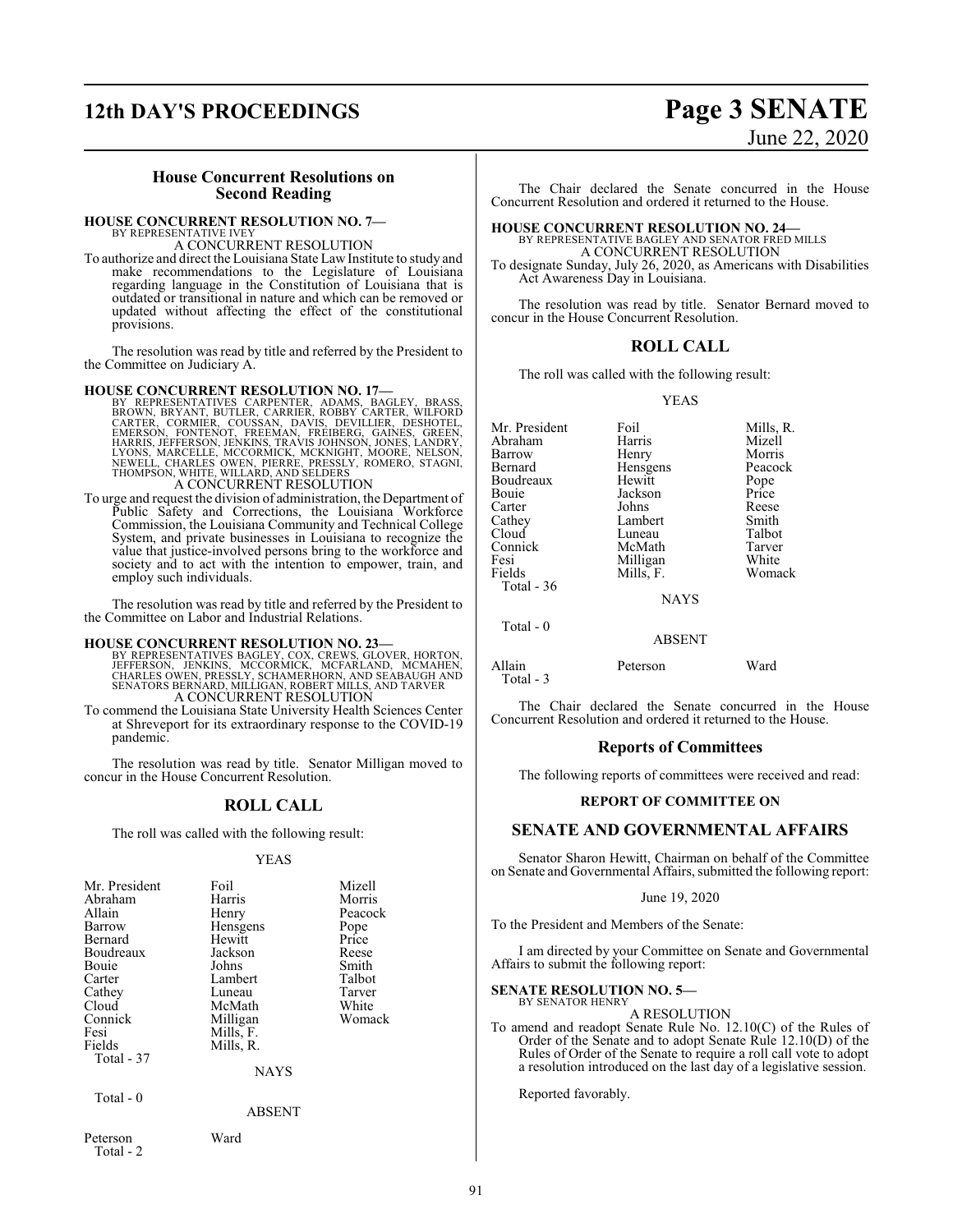## **Page 4 SENATE 12th DAY'S PROCEEDINGS**

June 22, 2020

#### **SENATE BILL NO. 27—** BY SENATOR WHITE

AN ACT

To amend and reenact Part II of Chapter 2 of Title 24 of the Louisiana Revised Statutes of 1950, comprised of R.S. 24:101 through 109, relative to state government; to create the Streamlining Government Commission; to provide for the membership, powers, duties, and functions of the commission; to provide for recommendations of the commission; to provide procedures and deadlines for reporting; and to provide for related matters.

Reported with amendments.

## **HOUSE CONCURRENT RESOLUTION NO. 5—** BY REPRESENTATIVE FREEMAN

A CONCURRENT RESOLUTION

To urge and request the House Committee on House and Governmental Affairs and the Senate Committee on Senate and Governmental Affairs to meet and function as a joint committee to study the provisions of law relative to continuity of government in periods of emergency and to make recommendations relative thereto.

Reported favorably.

#### **HOUSE CONCURRENT RESOLUTION NO. 6—** BY REPRESENTATIVE WRIGHT

A CONCURRENT RESOLUTION

To memorialize the United States Congress to call a convention of states for the purpose of proposing amendments to set a limit on the number of terms that a person may be elected as a member of the United States House of Representatives and to set a limit on the number of terms that a person may be elected as a member of the United States Senate.

Reported favorably.

Respectfully submitted, SHARON HEWITT Chairman

#### **REPORT OF COMMITTEE ON**

#### **FINANCE**

Senator Mack A. "Bodi" White, Jr. Chairman on behalf of the Committee on Finance, submitted the following report:

#### June 19, 2020

To the President and Members of the Senate:

I am directed by your Committee on Finance to submit the following report:

#### **SENATE BILL NO. 24—** BY SENATOR HARRIS

#### AN ACT

To amend and reenact R.S. 47:6020(D)(2)(a) and (G) and to enact R.S. 47:6020(H), relative to the Angel Investor Tax Credit; to authorize an enhanced tax credit for certain eligible investments; to provide for certain limitations and eligibility requirements; to extend the termination date of the program; to provide for an effective date; and to provide for related matters.

Reported favorably.

Respectfully submitted, MACK A. "BODI" WHITE JR. Chairman

#### **Senate Bills and Joint Resolutions on Second Reading Just Reported by Committees**

Senator Hewitt asked for and obtained a suspension of the rules to take up Senate Bills and Joint Resolutions just reported by Committees.

#### **SENATE BILL NO. 24—** BY SENATOR HARRIS

AN ACT To amend and reenact R.S.  $47:6020(D)(2)(a)$  and (G) and to enact R.S. 47:6020(H), relative to the Angel Investor Tax Credit; to authorize an enhanced tax credit for certain eligible investments; to provide for certain limitations and eligibility requirements; to extend the termination date of the program; to provide for an effective date; and to provide for related matters.

Reported favorably by the Committee on Finance. The bill was read by title and passed to a third reading.

### **SENATE BILL NO. 27—** BY SENATORS WHITE AND MCMATH

AN ACT

To amend and reenact Part II of Chapter 2 of Title 24 of the Louisiana Revised Statutes of 1950, comprised of R.S. 24:101 through 109, relative to state government; to create the Streamlining Government Commission; to provide for the membership, powers, duties, and functions of the commission; to provide for recommendations of the commission; to provide procedures and deadlines for reporting; and to provide for related matters.

Reported with amendments by the Committee on Senate and Governmental Affairs.

#### **SENATE COMMITTEE AMENDMENTS**

Amendments proposed by Senate Committee on Senate and Governmental Affairs to Original Senate Bill No. 27 by Senator White

#### AMENDMENT NO. 1

On page 7, line 6, delete "may" and insert "**shall, upon request,**"

On motion of Senator Hewitt, the committee amendment was adopted. The amended bill was read by title, ordered engrossed and passed to a third reading.

#### **Senate Concurrent Resolutions on Second Reading Reported by Committees**

#### **SENATE CONCURRENT RESOLUTION NO. 11—** BY SENATOR REESE

A CONCURRENT RESOLUTION

To urge and request certain state agencies and private businesses in Louisiana to recognize the value that justice-involved persons can bring to the workforce and society and to act with intention to empower, train, and employ such individuals.

Reported with amendments by the Committee on Labor and Industrial Relations.

#### **SENATE COMMITTEE AMENDMENTS**

Amendments proposed by Senate Committee on Labor and Industrial Relations to Original Senate Concurrent Resolution No. 11 by Senator Reese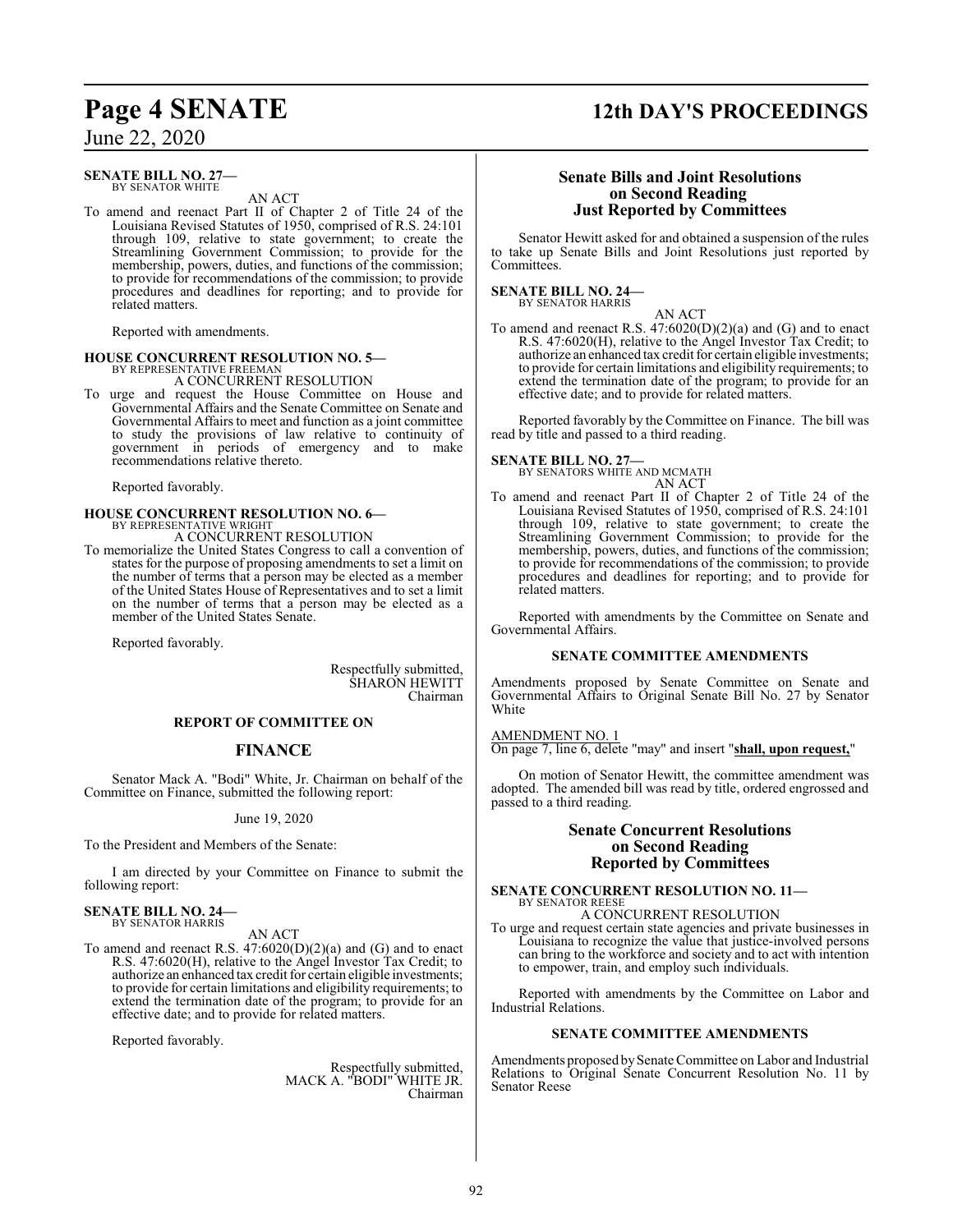## **12th DAY'S PROCEEDINGS Page 5 SENATE**

#### AMENDMENT NO. 1

On page 3, between lines 14 and 15 insert:

 $(10)$  The division of administration to prioritize and seek to fund reentry initiatives with any future allotments of federal funding related to the COVID-19 pandemic."

On motion of Senator Carter, the committee amendment was adopted.

The resolution was read by title. Senator Reese moved to adopt the amended Senate Concurrent Resolution.

#### **ROLL CALL**

The roll was called with the following result:

#### YEAS

| Mr. President | Foil        | Mizell  |
|---------------|-------------|---------|
|               |             |         |
| Abraham       | Harris      | Morris  |
| Allain        | Henry       | Peacock |
| Barrow        | Hensgens    | Pope    |
| Bernard       | Hewitt      | Price   |
| Boudreaux     | Jackson     | Reese   |
| <b>Bouje</b>  | Johns       | Smith   |
| Carter        | Lambert     | Talbot  |
| Cathey        | Luneau      | Tarver  |
| Cloud         | McMath      | Ward    |
| Connick       | Milligan    | White   |
| Fesi          | Mills, F.   | Womack  |
| Fields        | Mills, R.   |         |
| Total - 38    |             |         |
|               | <b>NAYS</b> |         |
| $Total - 0$   |             |         |

#### ABSENT

Peterson Total - 1

The Chair declared the Senate had adopted the amended Senate Concurrent Resolution and ordered it engrossed and sent to the House.

#### **SENATE CONCURRENT RESOLUTION NO. 13—** BY SENATOR CARTER

A CONCURRENT RESOLUTION

To urge and request the Louisiana Workforce Commission to provide literature to the public regarding the requirement of certain employers to provide paid sick time to employees who are unable to work due to the effects of COVID-19.

Reported favorably by the Committee on Labor and Industrial Relations.

The resolution was read by title. Senator Carter moved to adopt the Senate Concurrent Resolution.

#### **ROLL CALL**

The roll was called with the following result:

#### YEAS

| Mr. President | Fields  | Mills, R.     |
|---------------|---------|---------------|
| Abraham       | Foil    | Mizell        |
| Allain        | Harris  | Morris        |
| Barrow        | Henry   | Peacock       |
| Bernard       | Hewitt  | Pope<br>Price |
| Boudreaux     | Jackson |               |
| Bouie         | Johns   | Reese         |
| Carter        | Lambert | Smith         |
| Cathey        | Luneau  | Talbot        |
|               | McMath  | Tarver        |

# June 22, 2020

| Connick<br>Fesi | Milligan<br>Mills, F. | Womack |
|-----------------|-----------------------|--------|
| Total $-35$     | <b>NAYS</b>           |        |
| Total - 0       | <b>ABSENT</b>         |        |

Hensgens Ward<br>Peterson White Peterson Total - 4

The Chair declared the Senate had adopted the Senate Concurrent Resolution and ordered it sent to the House.

#### **Senate Bills and Joint Resolutions on Third Reading and Final Passage, Subject to Call**

#### **Called from the Calendar**

Senator Fesi asked that Senate Bill No. 12 be called from the Calendar for reconsideration.

#### **SENATE BILL NO. 12—** BY SENATOR FESI

A JOINT RESOLUTION

Proposing to add Article VII, Section 10(F)(4)(i) and Part V of Article VII, to be comprised of Section 28, of the Constitution of Louisiana, relative to unclaimed property funds; to provide for the creation of a special trust fund; to provide for the dedication and credit of unclaimed property monies; to provide for the investment, administration, and use of the monies in the special trust fund; to exempt the monies in the fund from reduction in certain circumstances; to provide for certain reporting requirements; to provide for appropriation of monies in the special fund; to provide for an effective date; and to specify an election for submission of the proposition to electors and provide a ballot proposition.

#### **Floor Amendments**

Senator Johns proposed the following amendments.

#### **SENATE FLOOR AMENDMENTS**

Amendments proposed by Senator Johns to Engrossed Senate Bill No. 12 by Senator Fesi

#### AMENDMENT NO. 1

On page 2, line 17, delete "**The monies in**", delete lines 18 through 20, and insert: "**After allocation of money to the Bond Security and Redemption Fund as provided in Article VII, Section 9(B) of this constitution, after the payment of all administrative fees, costs, and expenses as provided by law, and after the deposit of monies into the Unclaimed Property Leverage Fund that were pledged for the payment of the principal and interest for the I-49 Project, the treasurer shall annually deposit in**"

On motion of Senator Johns, the amendments were adopted.

The bill was read by title. Senator Fesi moved the final passage of the amended bill.

#### **ROLL CALL**

The roll was called with the following result:

#### YEAS

| Mr. President | Harris   | Morris  |
|---------------|----------|---------|
| Abraham       | Henry    | Peacock |
| Barrow        | Hensgens | Pope    |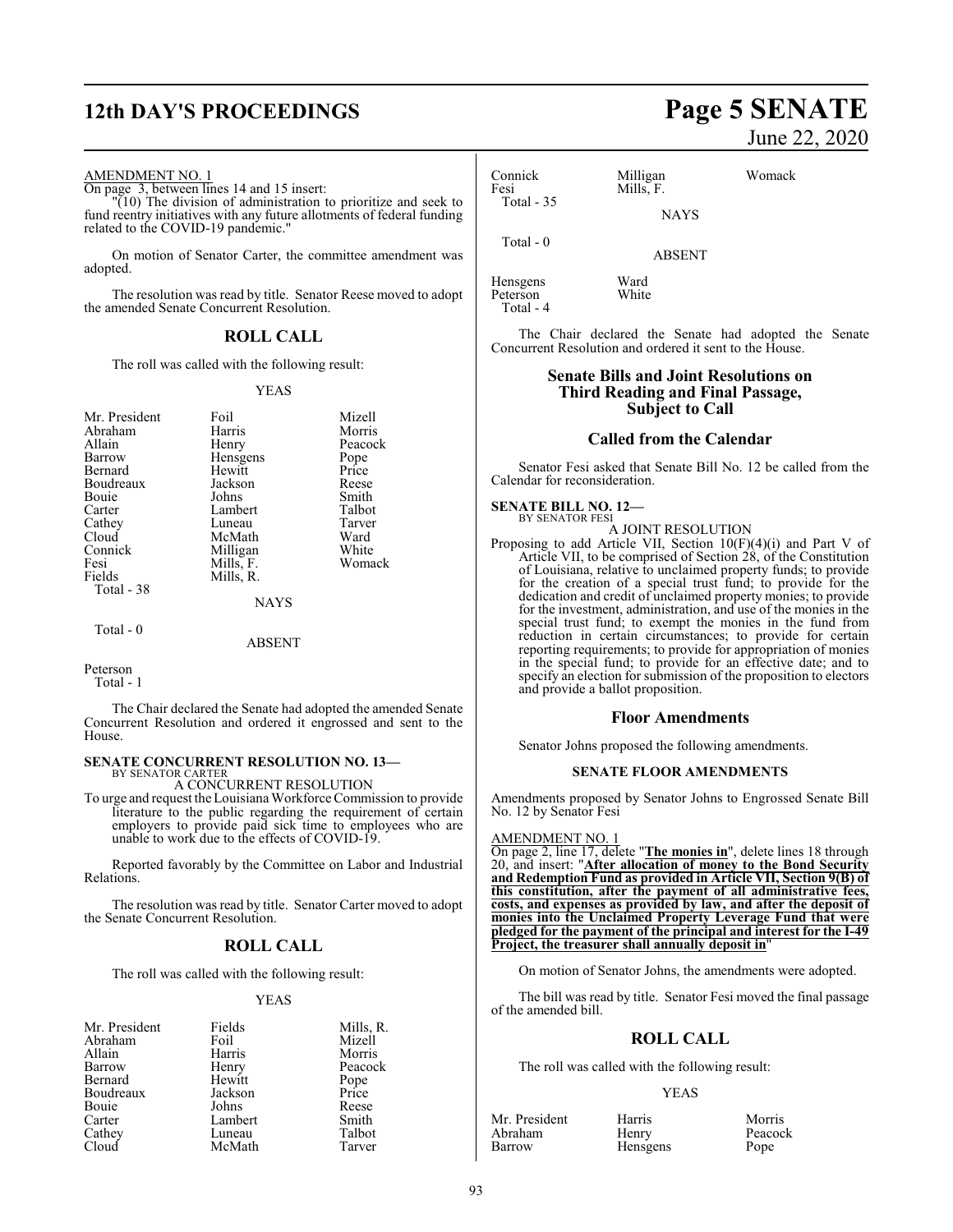### June 22, 2020

| Bernard             | Hewitt        | Price  |
|---------------------|---------------|--------|
| Boudreaux           | Jackson       | Reese  |
| Bouie               | Johns         | Smith  |
| Carter              | Lambert       | Talbot |
| Cathey              | Luneau        | Tarver |
| Cloud               | McMath        | Ward   |
| Connick             | Milligan      | White  |
| Fesi                | Mills, F.     | Womack |
| Fields              | Mills, R.     |        |
| Foil                | Mizell        |        |
| Total - 37          |               |        |
|                     | <b>NAYS</b>   |        |
| Total $-0$          |               |        |
|                     | <b>ABSENT</b> |        |
| Allain<br>Total - 2 | Peterson      |        |

The Chair declared the amended bill was passed, ordered reengrossed and sent to the House. Senator Fesi moved to reconsider the vote by which the bill was passed and laid the motion on the table.

#### **Called from the Calendar**

Senator Fesi asked that Senate Bill No. 18 be called from the Calendar.

## **SENATE BILL NO. 18—** BY SENATOR FESI

AN ACT

To enact Subpart U of Part II-A of Chapter 1 of Subtitle I of Title 39 of the Louisiana Revised Statutes of 1950, to be comprised of R.S. 39:100.161, relative to unclaimed property; to provide for the dedication and credit of unclaimed property monies; to provide for the creation of a special fund; to provide for the investment and administration of the money in the special fund; to provide for the use of money in the special fund; to provide for reporting requirements; and to provide for related matters.

#### **Floor Amendments**

Senator Johns proposed the following amendments.

#### **SENATE FLOOR AMENDMENTS**

Amendments proposed by Senator Johns to Engrossed Senate Bill No. 18 by Senator Fesi

#### AMENDMENT NO. 1

On page 2, line 4, delete "**The monies in**", delete lines 5 through 7, and insert: "**After allocation of money to the Bond Security and Redemption Fund as provided in Article VII, Section 9(B) of the Louisiana Constitution, after the payment of all administrative fees, costs, and expenses as provided by law, and after the deposit of monies into the Unclaimed Property Leverage Fund that were pledged for the payment of the principal and for the I-49 Project, the treasurer shall annually deposit** 

On motion of Senator Johns, the amendments were adopted.

The bill was read by title. Senator Fesi moved the final passage of the amended bill.

#### **ROLL CALL**

The roll was called with the following result:

#### YEAS

Peacock

| Mr. President | Foil   | Mizell |
|---------------|--------|--------|
| Abraham       | Harris | Morris |
| Allain        | Henrv  | Peaco  |

Harris Morris<br>
Henry Peacoc

### **Page 6 SENATE 12th DAY'S PROCEEDINGS**

| Barrow<br>Bernard<br>Boudreaux<br>Bouie<br>Carter<br>Cathey<br>Cloud<br>Connick<br>Fesi<br>Fields<br><b>Total - 37</b><br>Total $-0$ | Hensgens<br>Hewitt<br>Jackson<br>Johns<br>Lambert<br>Luneau<br>McMath<br>Milligan<br>Mills, F.<br>Mills, R.<br><b>NAYS</b> | Pope<br>Price<br>Reese<br>Smith<br>Talbot<br>Ward<br>White<br>Womack |
|--------------------------------------------------------------------------------------------------------------------------------------|----------------------------------------------------------------------------------------------------------------------------|----------------------------------------------------------------------|
|                                                                                                                                      | <b>ABSENT</b>                                                                                                              |                                                                      |
| Peterson<br>Total - 2                                                                                                                | Tarver                                                                                                                     |                                                                      |

The Chair declared the amended bill was passed, ordered reengrossed and sent to the House. Senator Fesi moved to reconsider the vote by which the bill was passed and laid the motion on the table.

#### **House Bills and Joint Resolutions on Third Reading and Final Passage**

### **HOUSE BILL NO. 5—** BY REPRESENTATIVE MARINO

AN ACT

To enact Civil Code Article 3472.1 and Code of Civil Procedure Article 562, relative to civil proceedings; to provide relative to declaration of emergencies or disasters; to provide relative to suspension of prescription and peremption periods and other legal deadlines; to provide relative to the suspension of abandonment; to provide for cessation of suspension; and to provide for related matters.

The bill was read by title. Senator McMath moved the final passage of the bill.

#### **ROLL CALL**

The roll was called with the following result:

#### YEAS

| Foil          | Mizell                          |
|---------------|---------------------------------|
| Harris        | Morris                          |
|               | Peacock                         |
| Hensgens      | Pope                            |
| Hewitt        | Price                           |
| Jackson       | Reese                           |
| Johns         | Smith                           |
| Lambert       | Talbot                          |
| Luneau        | Tarver                          |
| McMath        | Ward                            |
| Milligan      | White                           |
|               | Womack                          |
|               |                                 |
|               |                                 |
| <b>NAYS</b>   |                                 |
|               |                                 |
| <b>ABSENT</b> |                                 |
|               | Henry<br>Mills, F.<br>Mills, R. |

Peterson Total - 1

The Chair declared the bill was passed and ordered it returned to the House. Senator McMath moved to reconsider the vote by which the bill was passed and laid the motion on the table.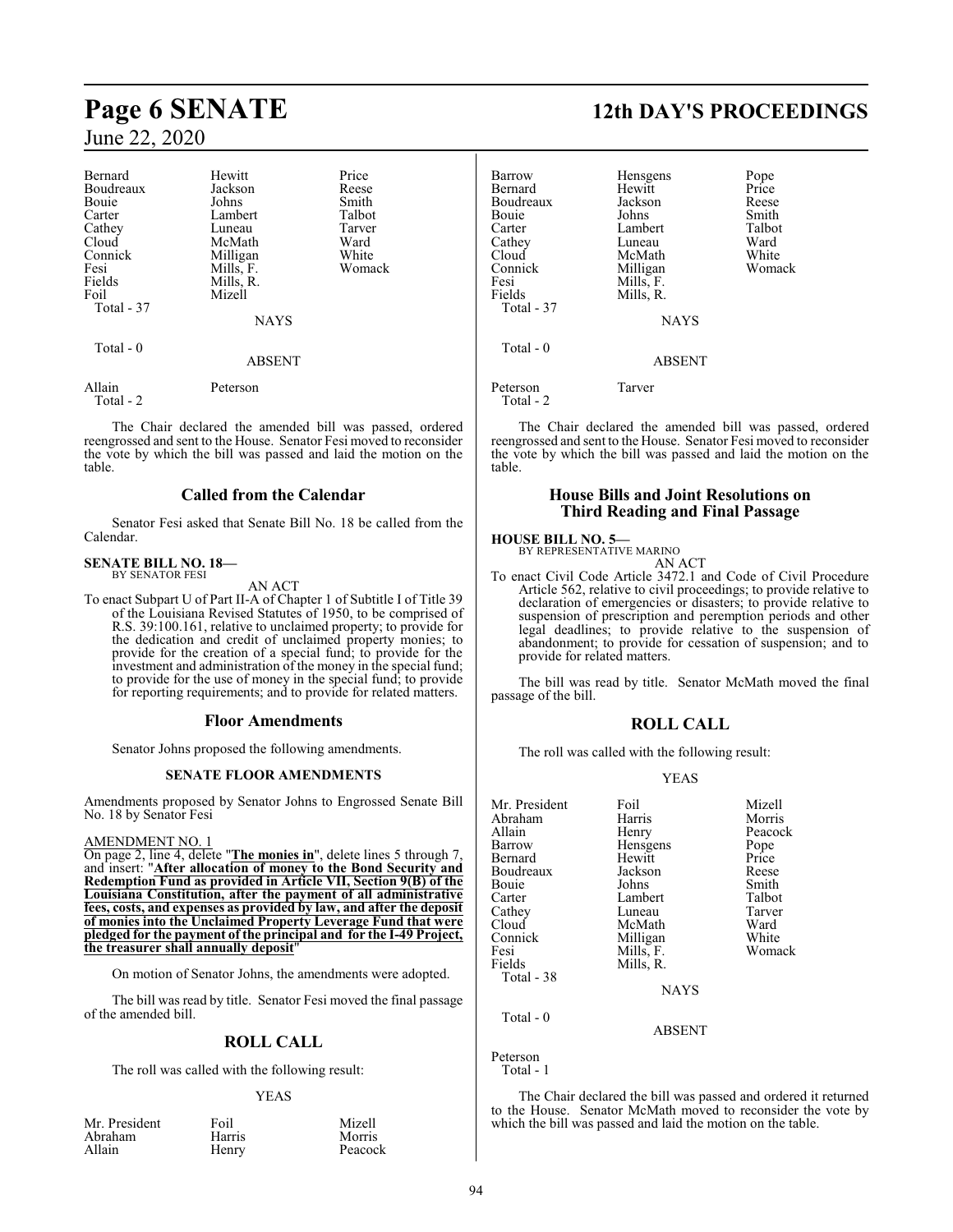## **12th DAY'S PROCEEDINGS Page 7 SENATE**

#### **HOUSE BILL NO. 6—**

BY REPRESENTATIVE IVEY AN ACT

To enact Subpart C-1 of Part I of Chapter 1 of Subtitle I of Title 39 of the Louisiana Revised Statutes of 1950, to be comprised of R.S. 39:15.7, relative to state funds; to establish the State Cybersecurity and Information TechnologyFund; to provide for the dedication and use of monies in the fund; to provide for deposits into the fund; to provide for the powers and duties of the Joint Legislative Committee on the Budget and the Joint Legislative Committee on Technology and Cybersecurity; to provide restrictions on use of the monies; to provide for effectiveness; and to provide for related matters.

#### **Floor Amendments**

Senator White proposed the following amendments.

#### **SENATE FLOOR AMENDMENTS**

Amendments proposed by Senator White to Reengrossed House Bill No. 6 by Representative Ivey

AMENDMENT NO. 1 On page 2, line 10, following "the" and before "fiscal" change "coming" to "upcoming"

AMENDMENT NO. 2 On page 2, line 16, change "time line" to "timeline"

AMENDMENT NO. 3 On page 2, line 19, following "Appropriations" and before "and" insert "

On motion of Senator White, the amendments were adopted.

#### **Floor Amendments**

Senator Hewitt proposed the following amendments.

#### **SENATE FLOOR AMENDMENTS**

Amendments proposed by Senator Hewitt to Reengrossed House Bill No. 6 by Representative Ivey

#### AMENDMENT NO. 1

On page 1. at the end of line 18, insert; "After allocation of money to the Bond Security and Redemption Fund as provided in Article VII, Section 9(B) of the Constitution of Louisiana, the treasurer shall deposit in and credit to the fund any monies appropriated annually by the legislature including donations, gifts, grants, or any other monies which may be provided by law.

AMENDMENT NO. 2<br>On page 1, at the beginning of line 20, delete "fiscal year shall remain On page 1, at the beginning of line 20, delete "fiscal year shall remain in the fund." and insert "fiscal year shall revert to the state general fund."

#### AMENDMENT NO. 3

On page 2, at the beginning of line 1, delete "permanently"

#### AMENDMENT NO. 4

On page 2, line 22, after "of each" and before "to approve" insert "year, beginning no later than January thirty-first of 2023,"

On motion of Senator Hewitt, the amendments were adopted.

The bill was read by title. Senator Ward moved the final passage of the amended bill.

### **ROLL CALL**

The roll was called with the following result:

YEAS

| Mr. President | Foil      | Mizell  |
|---------------|-----------|---------|
| Abraham       | Harris    | Morris  |
| Allain        | Henry     | Peacock |
| Barrow        | Hensgens  | Pope    |
| Bernard       | Hewitt    | Price   |
| Boudreaux     | Jackson   | Reese   |
| Bouie         | Johns     | Smith   |
| Carter        | Lambert   | Talbot  |
| Cathey        | Luneau    | Tarver  |
| Cloud         | McMath    | Ward    |
| Connick       | Milligan  | White   |
| Fesi          | Mills, F. | Womack  |
| Fields        | Mills, R. |         |
| Total - 38    |           |         |
|               | NAVS      |         |

**NAYS** 

ABSENT

Total - 0

Peterson

```
 Total - 1
```
The Chair declared the amended bill was passed and ordered it returned to the House. Senator Ward moved to reconsider the vote by which the bill was passed and laid the motion on the table.

#### **HOUSE BILL NO. 21—**

BY REPRESENTATIVE MAGEE AN ACT

To amend and reenact R.S. 32:1263(A), relative to motor vehicle repairs; to increase fee limitations; to make technical changes; and to provide for related matters.

The bill was read by title. Senator Johns moved the final passage of the bill.

#### **ROLL CALL**

The roll was called with the following result:

#### YEAS

| Mr. President | Harris      | Morris  |
|---------------|-------------|---------|
| Abraham       | Henry       | Peacock |
| Allain        | Hensgens    | Pope    |
| Barrow        | Hewitt      | Price   |
| Bernard       | Jackson     | Reese   |
| Boudreaux     | Johns       | Smith   |
| Bouie         | Lambert     | Talbot  |
| Carter        | Luneau      | Tarver  |
| Cathey        | McMath      | Ward    |
| Cloud         | Milligan    | White   |
| Connick       | Mills, F.   | Womack  |
| Fesi          | Mills, R.   |         |
| Foil          | Mizell      |         |
| Total - 37    |             |         |
|               | <b>NAYS</b> |         |
| Fields        |             |         |
| Total - 1     |             |         |
|               | ABSENT      |         |
|               |             |         |
| Peterson      |             |         |
| Total - 1     |             |         |

The Chair declared the bill was passed and ordered it returned to the House. Senator Johns moved to reconsider the vote by which the bill was passed and laid the motion on the table.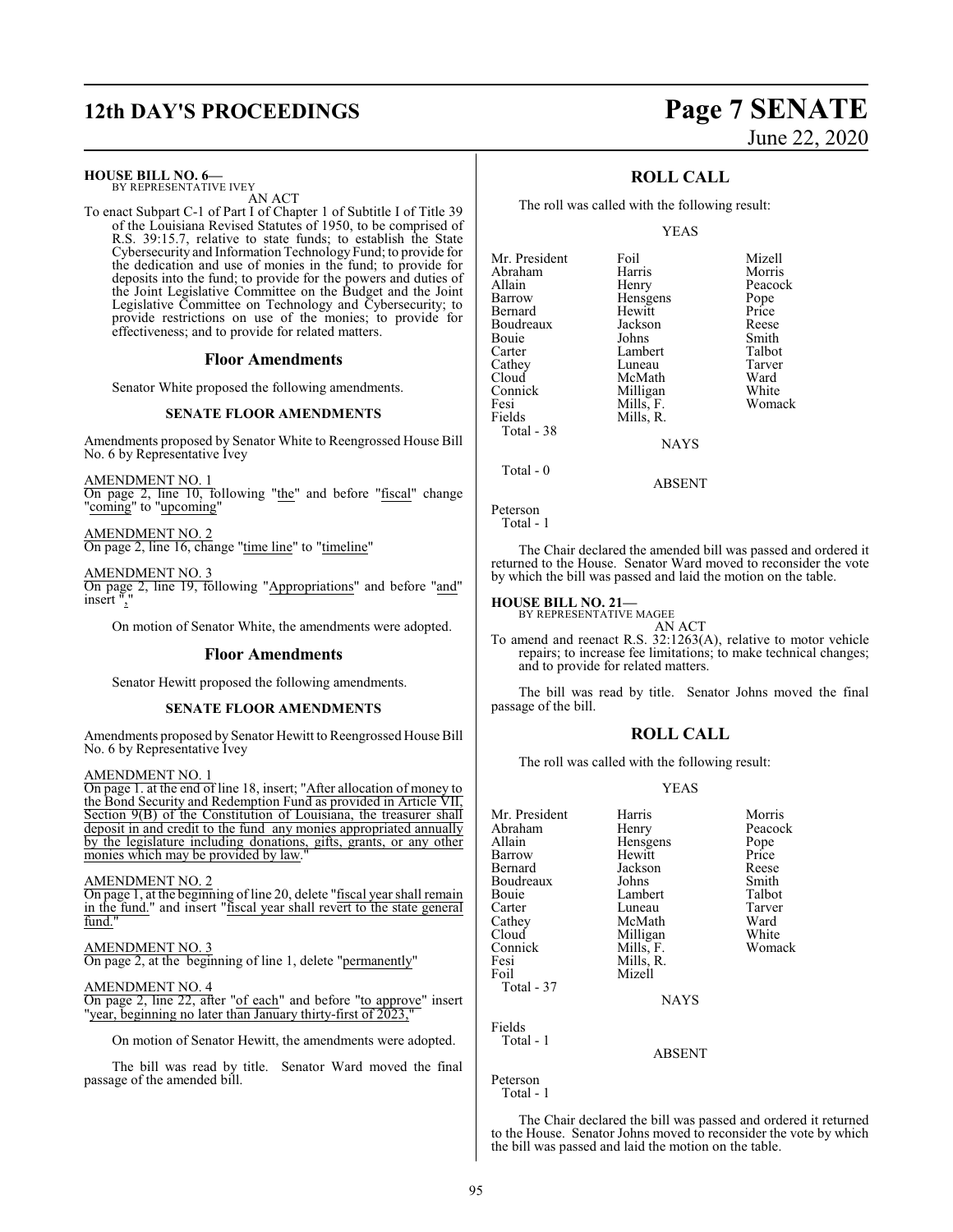June 22, 2020

#### **HOUSE BILL NO. 27—**

BY REPRESENTATIVE ZERINGUE AN ACT

To amend and reenact R.S. 37:2553(D) and 2558(A), to enact R.S. 37:2551.1, and to repeal R.S. 37:2551.1, relative to the board of examiners of certified shorthand reporters; to create the Board of Examiners ofCertified Shorthand Reporters Fund; to provide relative to the disbursement of funds; to provide relative to fees collected from applicants; and to provide for related matters.

The bill was read by title. Senator Connick moved the final passage of the bill.

#### **ROLL CALL**

The roll was called with the following result:

#### YEAS

| Mr. President<br>Abraham<br>Allain<br>Barrow<br>Bernard<br>Boudreaux<br>Bouie<br>Carter<br>Cathey<br>Cloud<br>Connick<br>Fesi<br>Fields<br>Total - 37 | Foil<br>Harris<br>Henry<br>Hensgens<br>Hewitt<br>Jackson<br>Johns<br>Lambert<br>Luneau<br>McMath<br>Milligan<br>Mills, F.<br>Mills, R. | Mizell<br>Peacock<br>Pope<br>Price<br>Reese<br>Smith<br>Talbot<br>Tarver<br>Ward<br>White<br>Womack |
|-------------------------------------------------------------------------------------------------------------------------------------------------------|----------------------------------------------------------------------------------------------------------------------------------------|-----------------------------------------------------------------------------------------------------|
|                                                                                                                                                       | <b>NAYS</b>                                                                                                                            |                                                                                                     |
| Morris                                                                                                                                                |                                                                                                                                        |                                                                                                     |

Total - 1

ABSENT

```
Peterson
   Total - 1
```
The Chair declared the bill was passed and ordered it returned to the House. Senator Connick moved to reconsider the vote by which the bill was passed and laid the motion on the table.

#### **HOUSE BILL NO. 39—**

BY REPRESENTATIVE DAVIS AN ACT

To amend and reenact R.S. 45:1252(11)(c) and to enact R.S. 45:1252(11)(d), relative to the Louisiana Electric Investment Recovery Securitization Act; to provide definition for investment recovery costs; and to provide for related matters.

The bill was read by title. Senator Johns moved the final passage of the bill.

### **ROLL CALL**

The roll was called with the following result:

#### YEAS

| Mr. President | Foil     | Mizell        |
|---------------|----------|---------------|
| Abraham       | Harris   | Morris        |
| Allain        | Henry    | Peacock       |
| Barrow        | Hensgens | Pope<br>Price |
| Bernard       | Hewitt   |               |
| Boudreaux     | Jackson  | Reese         |
| Bouie         | Johns    | Smith         |
| Carter        | Lambert  | Talbot        |
| Cathey        | Luneau   | Tarver        |
| Cloud         | McMath   | Ward          |
| Connick       | Milligan | White         |

## **Page 8 SENATE 12th DAY'S PROCEEDINGS**

| Fesi<br>Fields<br>Total - 38 | Mills, F.<br>Mills, R. | Womack |
|------------------------------|------------------------|--------|
|                              | <b>NAYS</b>            |        |
| Total - 0                    | <b>ABSENT</b>          |        |
| Peterson                     |                        |        |

Total - 1

The Chair declared the bill was passed and ordered it returned to the House. Senator Johns moved to reconsider the vote by which the bill was passed and laid the motion on the table.

#### **HOUSE BILL NO. 57—**

BY REPRESENTATIVE SCHEXNAYDER AN ACT

To amend and reenact Code of Civil Procedure Articles 1732 and 4873(1) and Code of Evidence Article 409, to enact R.S. 13:3737, and to repeal R.S. 32:295.1(E), relative to civil actions; to lower the jury trial threshold; to limit the transfer of cases fromcourts of limited jurisdiction to district courts; to authorize the admissibility of evidence of medical expenses paid under certain circumstances; to repeal provisions prohibiting certain evidence regarding the failure to wear safety belts; to provide for an effective date; and to provide for related matters.

#### **Ruling From the Chair**

Senator Luneau asked for a ruling from the Chair as to whether the bill had a dual object.

The Chair ruled that the bill did not have a dual object.

Senator Luneau objected to the ruling.

### **ROLL CALL**

The roll was called with the following result:

#### YEAS

| Mr. President<br>Abraham<br>Allain<br>Barrow<br>Bernard<br>Cathey<br>Cloud<br>Connick<br>Fesi<br>Fields<br>Foil | Harris<br>Henry<br>Hensgens<br>Hewitt<br>Johns<br>Lambert<br>McMath<br>Milligan<br>Mills, F.<br>Mills, R.<br>Mizell | Morris<br>Peacock<br>Pope<br>Price<br>Reese<br>Smith<br>Talbot<br>Tarver<br>Ward<br>White<br>Womack |
|-----------------------------------------------------------------------------------------------------------------|---------------------------------------------------------------------------------------------------------------------|-----------------------------------------------------------------------------------------------------|
| Total - 33                                                                                                      | <b>NAYS</b>                                                                                                         |                                                                                                     |
| Boudreaux                                                                                                       | `arter                                                                                                              | Luneau                                                                                              |

Bouie Jackson

Peterson Total - 1

Total - 5

The Chair declared the ruling stands.

#### **Floor Amendments**

ABSENT

Senator Peacock proposed the following amendments.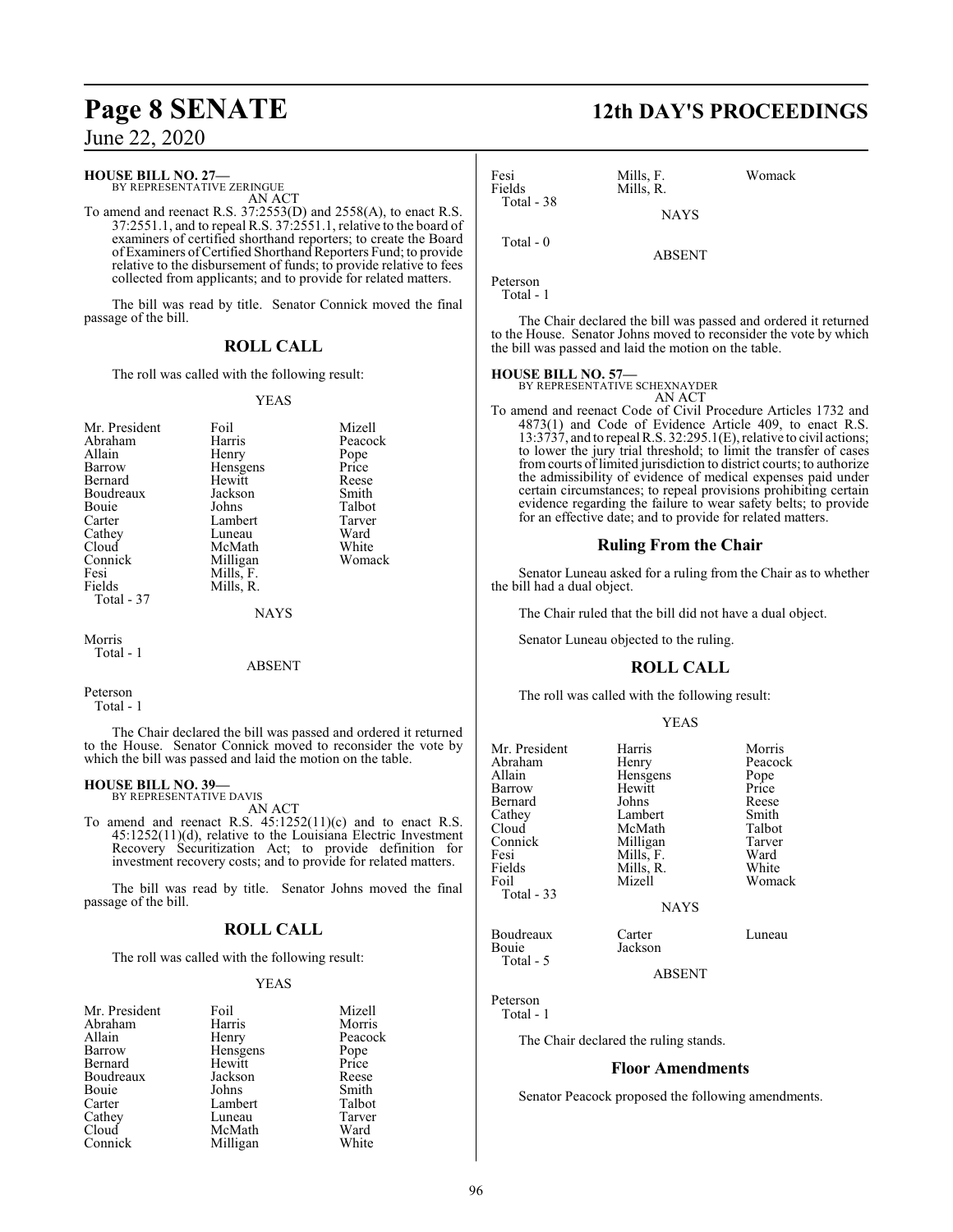## **12th DAY'S PROCEEDINGS Page 9 SENATE**

#### **SENATE FLOOR AMENDMENTS**

Amendments proposed by Senator Peacock to Reengrossed House Bill No. 57 by Representative Schexnayder

#### AMENDMENT NO. 1

Delete the set of Senate Committee Amendments proposed by the Senate Committee on Judiciary A and adopted by the Senate on June 18, 2020, designated as SCAHB57 CORLEYM 254.

#### AMENDMENT NO. 2

On page 1, delete lines 2 and 3 and insert

"To amend and reenact Code of Civil Procedure Articles 1732, and 4873(1) and Code of Evidence Article 411, and to repeal R.S. 32:295.1(E), relative"

### AMENDMENT NO. 3

On page 1, delete lines 5 and 6 and insert "courts of limited jurisdiction to district courts; to provide relative to admissibility of evidence of liability insurance; to repeal provisions"

#### AMENDMENT NO. 4

On page 2, line 20, change "actions" to "or quasi-delictual actions"

#### AMENDMENT NO. 5

On page 3, delete lines 16 through 28 and on page 4, delete lines 1 through 7 and insert the following:

Section 3. Code of Evidence Article 411 is hereby amended and reenacted to read as follows:

Art. 411. Liability insurance

(A) Although a policy of insurance may be admissible, the amount of coverage under the policy shall not be communicated to the jury unless the amount of coverage is a disputed issue which the jury will decide.

(B) The existence of insurance coverage shall not be

communicated to the jury, unless any of the following are applicable: (1) A factual dispute related to an issue of coverage is an issue which the jury will decide

(2) The existence of insurance coverage would be admissible pursuant to the Federal Rules of Evidence.

(3) The cause of action is brought pursuant to R.S. 22:1269(B)(1)."

#### AMENDMENT NO. 6

On page 4, line 8, change "Section 5." to "Section 4."

#### AMENDMENT NO. 7

On page 4, line 9, change "Section 6." to "Section 5."

On motion of Senator Peacock, the amendments were adopted.

#### **Motion**

Senator Jackson moved that the amended bill be returned to the Calendar, subject to call, pending a fiscal note.

Senator Peacock objected.

#### **ROLL CALL**

The roll was called with the following result:

#### YEAS

Barrow Fields Morris Boudreaux Harris Price<br>
Bouje Jackson Smith Bouie Jackson<br>Carter Luneau Total - 11

Luneau

#### NAYS

Mr. President Henry Mizell<br>Abraham Hensgens Peacock Abraham Hensgens Peacock<br>Allain Hewitt Pope

Hewitt

Bernard Johns Reese<br>Cathey Lambert Talbot Cathey Lambert Talbot Cloud McMath Tarver<br>Connick Milligan White Connick Milligan White<br>
Fesi Mills, F. Womack Fesi Mills, F.<br>Foil Mills, R. Total - 26

Mills, R.

Peterson Ward

Total - 2

The Chair declared the motion failed.

#### **Floor Amendments**

ABSENT

Senator Fields proposed the following amendments.

#### **SENATE FLOOR AMENDMENTS**

Amendments proposed by Senator Fields to Reengrossed House Bill No. 57 by Representative Schexnayder

#### AMENDMENT NO. 1

Delete Amendment number 7 of the set of Senate Floor Amendments proposed by Senator Peacock and adopted by the Senate of June 22, 2020, designated as SFAHB57 CORLEYM 325

#### AMENDMENT NO. 2

On page 1, line 7, after "safety belts;" insert "to mandate an insurance rate reduction for effectiveness;"

#### AMENDMENT NO. 3

On page 4, between lines 8 and 9 insert the following:

"Section 5. If there is not a reduction of premiumrates of at least ten percent to be measured from the date of enactment provided for in Section 6 of this Act and certified by the commissioner of insurance on December 31, 2022, the provisions of this Act shall be null and void and of no effect as of January 1, 2023."

Senator Fields moved the adoption of the amendments.

Senator Talbot objected.

#### **ROLL CALL**

The roll was called with the following result:

Harris

#### YEAS

Barrow Fields Luneau<br>Boudreaux Foil Mills, F. Boudreaux Foil Mills,<br>Bouie Harris Price Carter Jackson Smith<br>Connick Lambert Connick Total - 14

**NAYS** 

Womack

ABSENT

Peterson Total - 1

Total - 24

The Chair declared the amendments were rejected.

Mr. President Hensgens Peacock<br>Abraham Hewitt Pope Abraham Hewitt Pope<br>Allain Johns Reese Allain Johns Reese Bernard McMath Talbot<br>Cathey Milligan Tarver Cathey Milligan Tarver<br>Cloud Mills, R. Ward Cloud Mills, R. Ward<br>Fesi Mizell White Fesi Mizell<br>
Henry Morris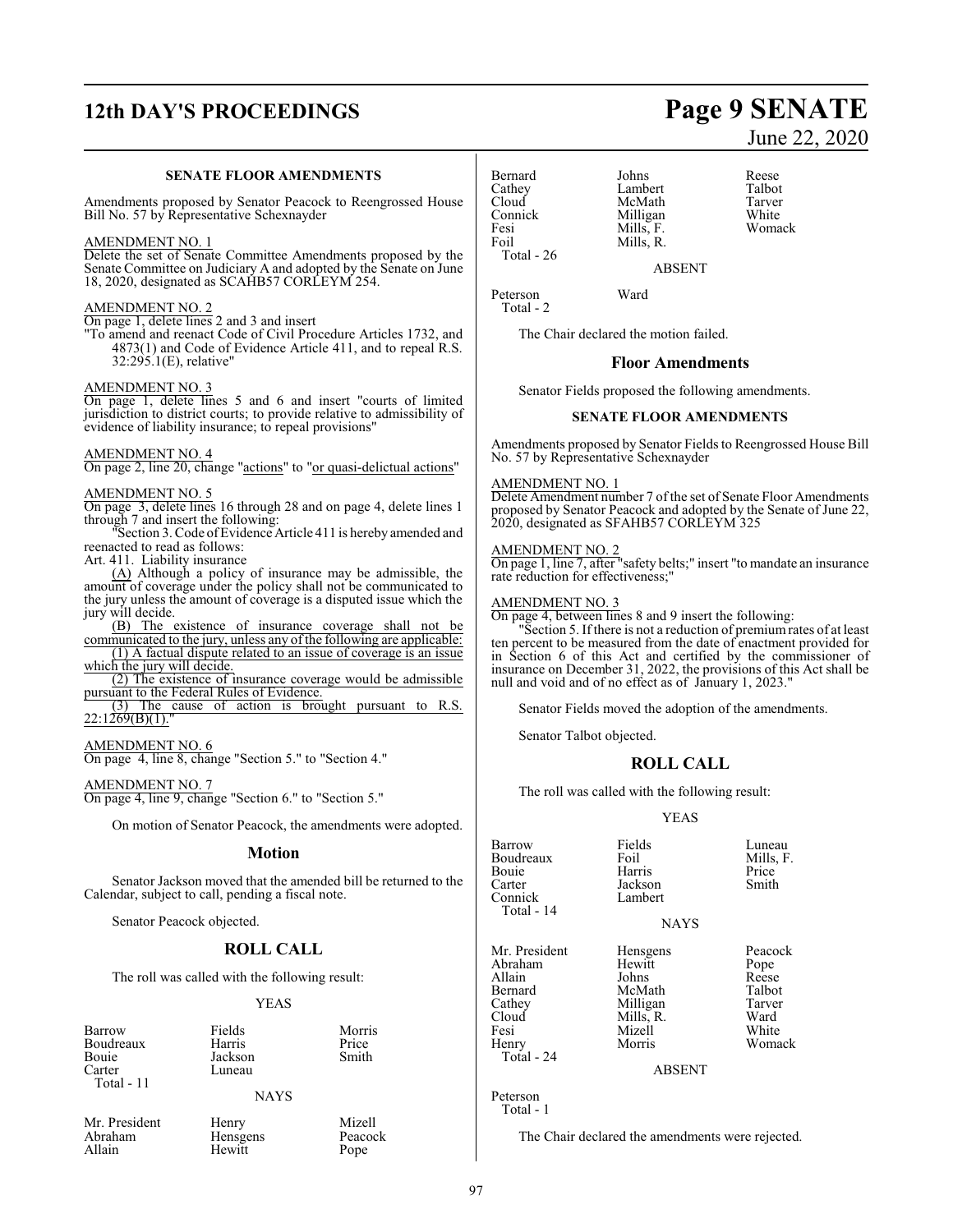### June 22, 2020

The bill was read by title. Senator Peacock moved the final passage of the amended bill.

### **ROLL CALL**

The roll was called with the following result:

#### YEAS

Harris

Barrow Carter Jackson<br>Boudreaux Fields Luneau Boudreaux Fields Luneau<br>Bouie Harris Price Total - 9

ABSENT

Peterson

Total - 1

The Chair declared the amended bill was passed and ordered it returned to the House. Senator Peacock moved to reconsider the vote by which the bill was passed and laid the motion on the table.

#### **Rules Suspended**

Senator Pope asked for and obtained a suspension of the rules to revert to the Morning Hour.

#### **Reports of Committees**

The following reports of committees were received and read:

#### **REPORT OF COMMITTEE ON**

#### **REVENUE AND FISCAL AFFAIRS**

Senator R. L. Bret Allain II, Chairman on behalf of the Committee on Revenue and Fiscal Affairs, submitted the following report:

June 22, 2020

To the President and Members of the Senate:

I am directed by your Committee on Revenue and Fiscal Affairs to submit the following report:

#### **HOUSE BILL NO. 11—**

BY REPRESENTATIVE STEFANSKI AN ACT

To amend and reenact R.S.  $47:306(A)(3)(a)$ , relative to the compensation of persons required to collect state sales and use tax; to provide for the amount of compensation persons required to collect state sales and use tax may deduct for the purpose of remitting sales and use taxes; to provide for certain requirements and limitations; and to provide for related matters.

Reported with amendments.

## **Page 10 SENATE 12th DAY'S PROCEEDINGS**

**HOUSE BILL NO. 13—** BY REPRESENTATIVE WRIGHT

AN ACT

To amend and reenact R.S. 51:1787(B)(3)(c) and (K) and to enact R.S. 51:1787(B)(3)(e), relative to the Enterprise Zone incentive; to authorize certain businesses to participate in the Enterprise Zone incentive program; to provide for effectiveness; and to provide for related matters.

Reported with amendments.

### **HOUSE BILL NO. 19—**

BY REPRESENTATIVE PRESSLY

AN ACT To amend and reenact R.S.  $51:2453(2)(c)(i)$  and to enact R.S. 51:2453(2)(b)(ix), relative to the Quality Jobs Program; to authorize certain businesses to participate in the Quality Jobs Program; to provide for effectiveness; and to provide for related matters.

Reported with amendments.

- **HOUSE BILL NO. 35—** BY REPRESENTATIVES BISHOP, BEAULLIEU, RISER, STEFANSKI, AND WRIGHT
- AN ACT To enact Subpart Q of Part II-A of Chapter 1 of Subtitle I of Title 39 of the Louisiana Revised Statutes of 1950, to be comprised of R.S. 39:100.121, relative to capital outlay funds; to create the Capital Outlay Savings Fund; to provide for the transfer and deposit of certain monies into the fund; to provide for uses of the fund; to provide for an effective date; and to provide for related matters.

Reported favorably.

**HOUSE BILL NO. 37—** BY REPRESENTATIVE HARRIS AN ACT

- 
- To enact R.S. 47:1602.2, relative to the Department of Revenue; to require the secretary of the Department of Revenue to waive certain penalties and interest; to provide for limitations; to provide for applicability; to provide for an effective date; and to provide for related matters.

Reported with amendments.

#### **HOUSE BILL NO. 64—**

BY REPRESENTATIVE STEFANSKI AN ACT

To amend and reenact R.S. 27:302(8) and (9) and to enact R.S. 27:302(10) and 316, relative to taxation of fantasy sports contests; to levy a state tax on certain fantasy sports contests; to provide for the disposition of the avails of certain taxes; to provide for definitions; to provide for certain requirements and limitations; and to provide for related matters.

Reported favorably.

Respectfully submitted, R. L. BRET ALLAIN II Chairman

#### **House Bills and Joint Resolutions on Second Reading Just Reported by Committees**

Senator Allain asked for and obtained a suspension of the rules to take up House Bills and Joint Resolutions just reported by Committees.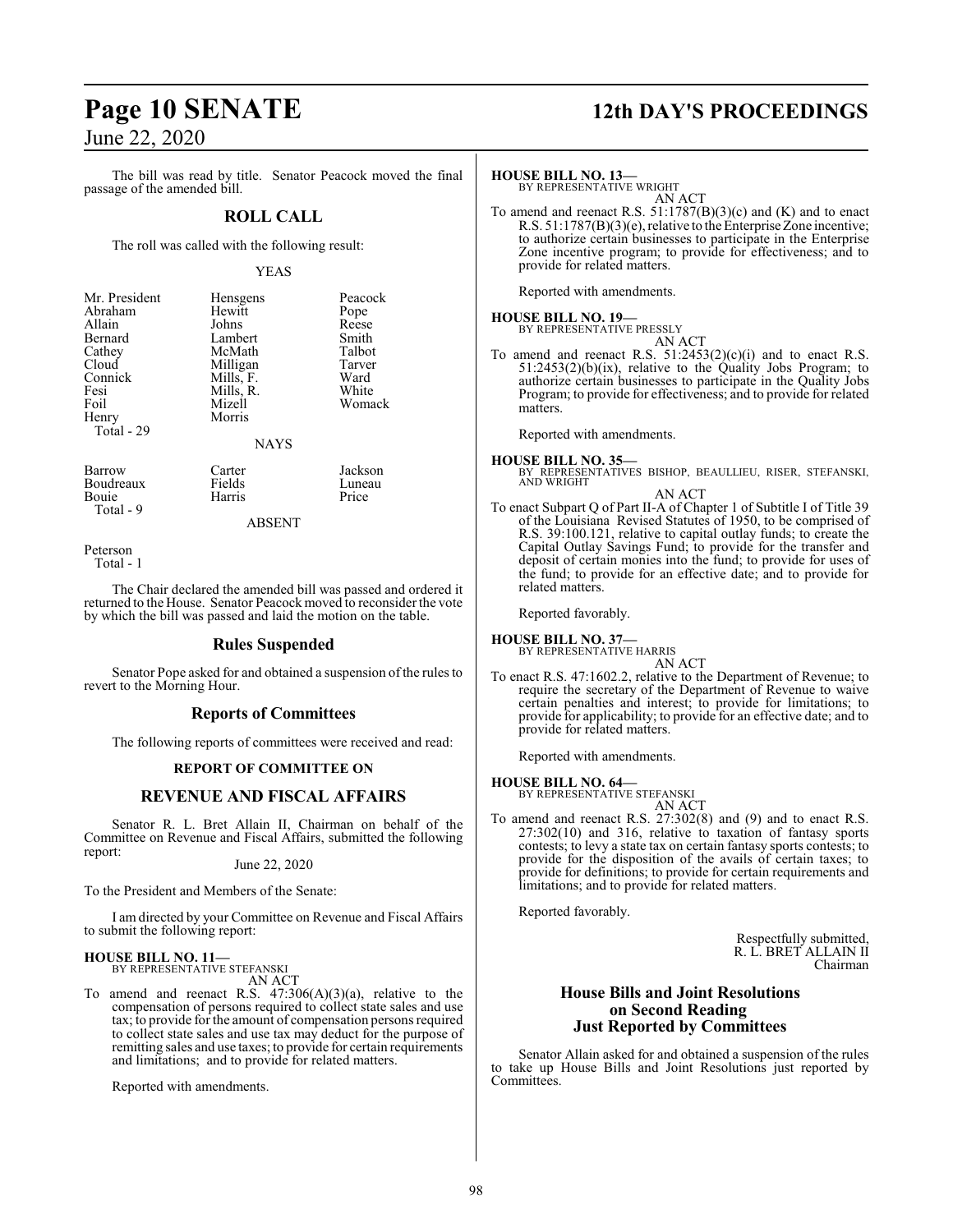## **12th DAY'S PROCEEDINGS Page 11 SENATE**

June 22, 2020

#### **HOUSE BILL NO. 11—**

BY REPRESENTATIVE STEFANSKI AN ACT

To amend and reenact R.S.  $47:306(A)(3)(a)$ , relative to the compensation of persons required to collect state sales and use tax; to provide for the amount of compensation persons required to collect state sales and use tax may deduct for the purpose of remitting sales and use taxes; to provide for certain requirements and limitations; and to provide for related matters.

Reported with amendments by the Committee on Revenue and Fiscal Affairs.

#### **SENATE COMMITTEE AMENDMENTS**

Amendments proposed by Senate Committee on Revenue and Fiscal Affairs to Engrossed House Bill No. 11 by Representative Stefanski

#### AMENDMENT NO. 1

On page 1, line 19, delete "five" and insert "two"

AMENDMENT NO. 2

On page 2, after line 6, insert:

"Section 2. This Act shall become effective August 1, 2020."

On motion of Senator Allain, the committee amendment was adopted. The amended bill was read by title and referred to the Legislative Bureau.

#### **HOUSE BILL NO. 13—**

BY REPRESENTATIVE WRIGHT AN ACT

To amend and reenact R.S. 51:1787(B)(3)(c) and (K) and to enact R.S. 51:1787(B)(3)(e), relative to the Enterprise Zone incentive; to authorize certain businesses to participate in the Enterprise Zone incentive program; to provide for effectiveness; and to provide for related matters.

Reported with amendments by the Committee on Revenue and Fiscal Affairs.

#### **SENATE COMMITTEE AMENDMENTS**

Amendments proposed by Senate Committee on Revenue and Fiscal Affairs to Engrossed House Bill No. 13 by Representative Wright

AMENDMENT NO. 1

On page 2, line 2, after "721" insert "and has no more than fifty employees nationwide including affiliates prior to the contract effective date'

AMENDMENT NO. 2

On page 2, line 10, after "722" insert ", has no more than fifty employees nationwide including affiliates prior to the contract effective date.

On motion of Senator Allain, the committee amendment was adopted. The amended bill was read by title and referred to the Legislative Bureau.

#### **HOUSE BILL NO. 19—**

BY REPRESENTATIVE PRESSLY AN ACT

To amend and reenact R.S.  $51:2453(2)(c)(i)$  and to enact R.S.  $51:2453(2)(b)(ix)$ , relative to the Quality Jobs Program; to authorize certain businesses to participate in the Quality Jobs Program; to provide for effectiveness; and to provide for related matters.

Reported with amendments by the Committee on Revenue and Fiscal Affairs.

#### **SENATE COMMITTEE AMENDMENTS**

Amendments proposed by Senate Committee on Revenue and Fiscal Affairs to Engrossed House Bill No. 19 by Representative Pressly

#### AMENDMENT NO. 1

On page 1, line 17, after "business" insert "that has no more than fifty employees nationwide including affiliates on the date of the filing of the advance notification and"

### AMENDMENT NO. 2

On page 2, line 2, change "2025" to "2023"

#### AMENDMENT NO. 3

On page 2, line 9, after "45" insert "that have no more than fifty employees nationwide including affiliates on the date of the filing of the advance notification"

#### AMENDMENT NO. 4

On page 2, line 13, change "2025" to "2023"

On motion of Senator Allain, the committee amendment was adopted. The amended bill was read by title and referred to the Legislative Bureau.

### **HOUSE BILL NO. 35—**

BY REPRESENTATIVES BISHOP, BEAULLIEU, RISER, STEFANSKI, AND WRIGHT AN ACT

To enact Subpart Q of Part II-A of Chapter 1 of Subtitle I of Title 39 of the Louisiana Revised Statutes of 1950, to be comprised of R.S. 39:100.121, relative to capital outlay funds; to create the Capital Outlay Savings Fund; to provide for the transfer and deposit of certain monies into the fund; to provide for uses of the fund; to provide for an effective date; and to provide for related matters.

Reported favorably by the Committee on Revenue and Fiscal Affairs. The bill was read by title and referred to the Legislative Bureau.

### **HOUSE BILL NO. 37—** BY REPRESENTATIVE HARRIS

AN ACT

To enact R.S. 47:1602.2, relative to the Department of Revenue; to require the secretary of the Department of Revenue to waive certain penalties and interest; to provide for limitations; to provide for applicability; to provide for an effective date; and to provide for related matters.

Reported with amendments by the Committee on Revenue and Fiscal Affairs.

#### **SENATE COMMITTEE AMENDMENTS**

Amendments proposed by Senate Committee on Revenue and Fiscal Affairs to Reengrossed House Bill No. 37 by Representative Harris

#### AMENDMENT NO. 1

On page 1, delete lines 12 through 14, and insert "provisions of R.S.  $47:114(F)$ ,  $287.655(D)$ ,  $1601$ , and  $1602$  for the late filing of any tax return or the late payment of any tax due in or for 2019 and 2020."

#### AMENDMENT NO. 2

On page 1, line 16, change "third-party provider" to "tax preparer"

#### AMENDMENT NO. 3

On page 1, line 17, after "COVID-19" insert "if the taxpayer or the taxpayer's tax preparer was diagnosed with COVID-19 on or after March 11, 2020"

#### AMENDMENT NO. 4

On page 1, line 18, change "provide documentation to" to "retain documentation that shall be provided upon request to"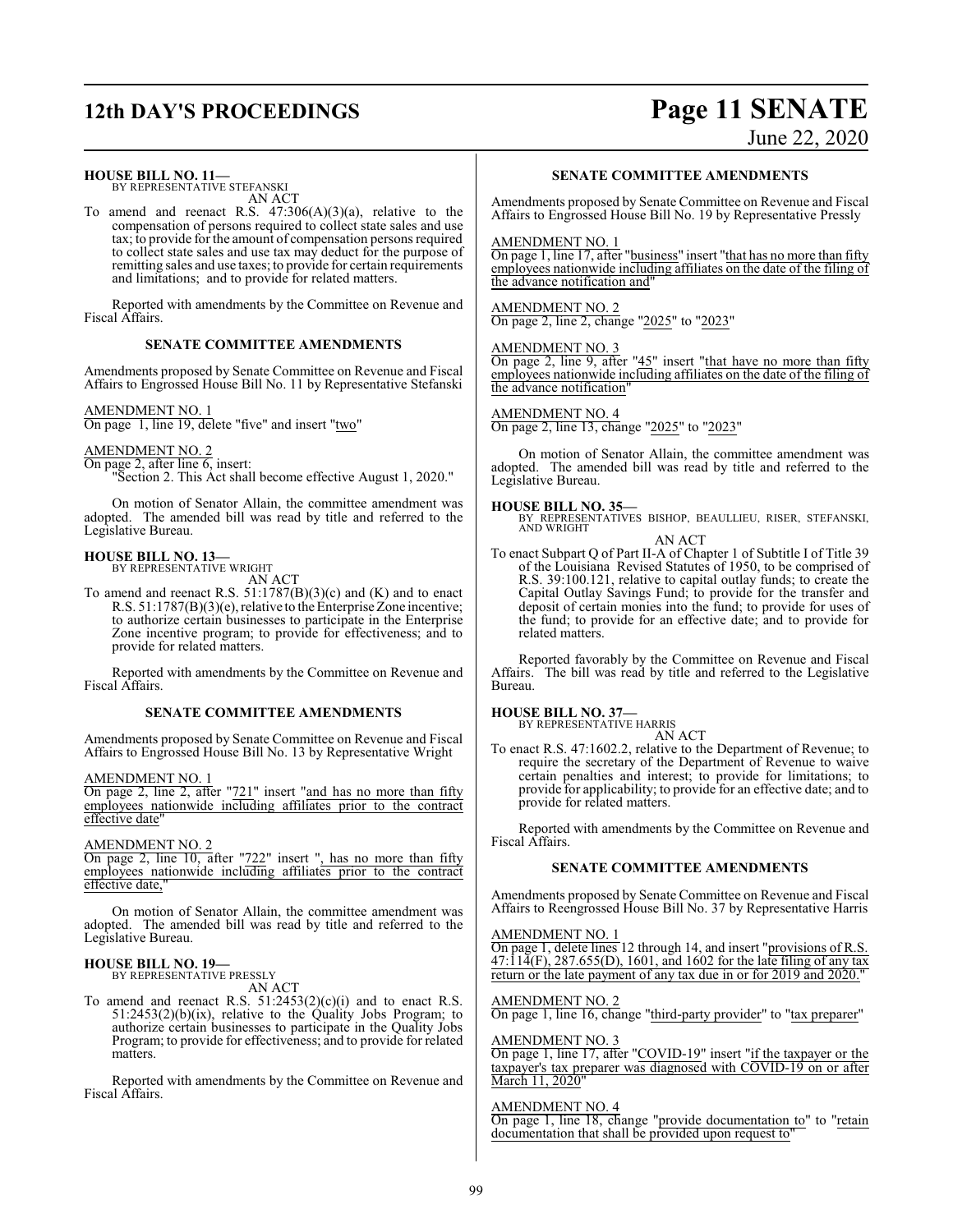## **Page 12 SENATE 12th DAY'S PROCEEDINGS**

June 22, 2020

#### AMENDMENT NO. 5

On page 1, at the end of line 20, and insert: "Application for the waiver shall be in the form prescribed by the secretary.

C. The provisions of this Section shall not apply to any tax return filed or any tax payment submitted after November 15, 2021.

On motion of Senator Allain, the committee amendment was adopted. The amended bill was read by title and referred to the Legislative Bureau.

### **HOUSE BILL NO. 64—**

BY REPRESENTATIVE STEFANSKI AN ACT

To amend and reenact R.S. 27:302(8) and (9) and to enact R.S. 27:302(10) and 316, relative to taxation of fantasy sports contests; to levy a state tax on certain fantasy sports contests; to provide for the disposition of the avails of certain taxes; to provide for definitions; to provide for certain requirements and limitations; and to provide for related matters.

Reported favorably by the Committee on Revenue and Fiscal Affairs. The bill was read by title and referred to the Legislative Bureau.

#### **Privileged Report of the Legislative Bureau**

June 22, 2020

To the President and Members of the Senate:

I am directed by your Legislative Bureau to submit the following report:

The following instruments are approved as to construction and duplication.

#### **HOUSE BILL NO. 11—**

BY REPRESENTATIVE STEFANSKI AN ACT

To amend and reenact R.S.  $47:306(A)(3)(a)$ , relative to the compensation of persons required to collect state sales and use tax; to provide forthe amount of compensation persons required to collect state sales and use tax may deduct for the purpose of remitting sales and use taxes; to provide for certain requirements and limitations; and to provide for related matters.

Reported without amendments.

#### **HOUSE BILL NO. 13—**

BY REPRESENTATIVE WRIGHT AN ACT

To amend and reenact R.S.  $51:1787(B)(3)(c)$  and  $(K)$  and to enact R.S. 51:1787(B)(3)(e), relative to the Enterprise Zone incentive; to authorize certain businesses to participate in the Enterprise Zone incentive program; to provide for effectiveness; and to provide for related matters.

Reported without amendments.

#### **HOUSE BILL NO. 19—**

BY REPRESENTATIVE PRESSLY AN ACT

To amend and reenact R.S.  $51:2453(2)(c)(i)$  and to enact R.S.  $51:2453(2)(b)(ix)$ , relative to the Quality Jobs Program; to authorize certain businesses to participate in the Quality Jobs Program; to provide for effectiveness; and to provide for related matters.

Reported without amendments.

#### **HOUSE BILL NO. 35—**

BY REPRESENTATIVES BISHOP, BEAULLIEU, RISER, STEFANSKI, AND WRIGHT

AN ACT To enact Subpart Q of Part II-A of Chapter 1 of Subtitle I of Title 39 of the Louisiana Revised Statutes of 1950, to be comprised of R.S. 39:100.121, relative to capital outlay funds; to create the Capital Outlay Savings Fund; to provide for the transfer and deposit of certain monies into the fund; to provide for uses of the fund; to provide for an effective date; and to provide for related matters.

Reported without amendments.

## **HOUSE BILL NO. 37—** BY REPRESENTATIVE HARRIS

AN ACT

To enact R.S. 47:1602.2, relative to the Department of Revenue; to require the secretary of the Department of Revenue to waive certain penalties and interest; to provide for limitations; to provide for applicability; to provide for an effective date; and to provide for related matters.

Reported without amendments.

#### **HOUSE BILL NO. 64—**

BY REPRESENTATIVE STEFANSKI AN ACT

To amend and reenact R.S. 27:302(8) and (9) and to enact R.S. 27:302(10) and 316, relative to taxation of fantasy sports contests; to levy a state tax on certain fantasy sports contests; to provide for the disposition of the avails of certain taxes; to provide for definitions; to provide for certain requirements and limitations; and to provide for related matters.

Reported without amendments.

Respectfully submitted, FRED MILLS Chairman

#### **Adoption of Legislative Bureau Report**

On motion of Senator Fred Mills, the Bills and Joint Resolutions were read by title and passed to a third reading.

#### **Privileged Report of the Committee on Senate and Governmental Affairs**

#### **ENROLLMENTS**

Senator Hewitt, Chairman on behalf of the Committee on Senate and Governmental Affairs, submitted the following report:

#### June 19, 2020

To the President and Members of the Senate:

I am directed by your Committee on Senate and Governmental Affairs to submit the following report:

The following Senate Resolutions have been properly enrolled:

#### **SENATE RESOLUTION NO. 12—** BY SENATOR WOMACK

A RESOLUTION

To express sincere condolences of the Senate of the Legislature of Louisiana upon the death of Police Chief Wesley Ezell of Gilbert, Louisiana.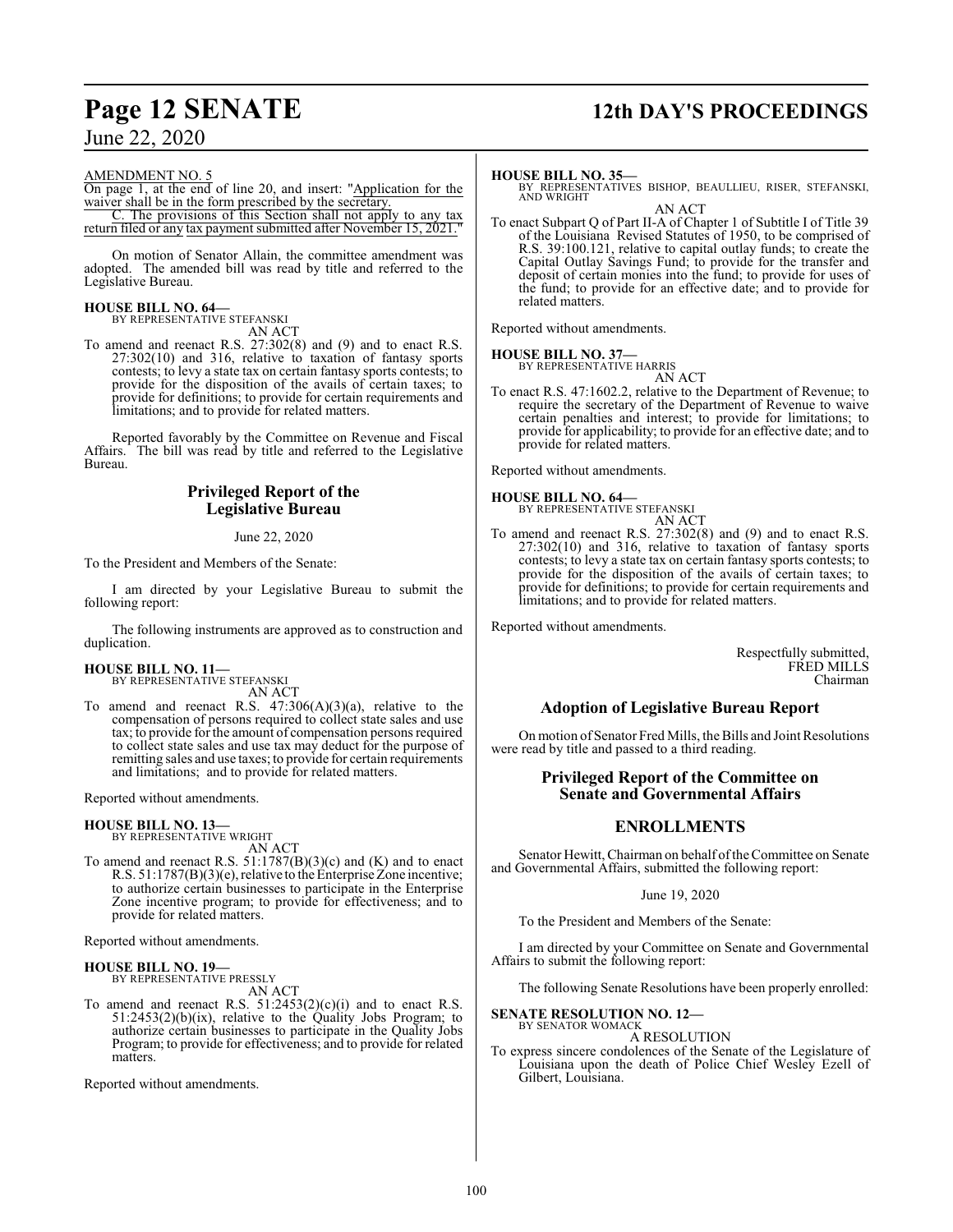#### **SENATE RESOLUTION NO. 13—** BY SENATOR HARRIS

A RESOLUTION

To commend the Louisiana Tumor Registry, the faculty of the Louisiana State University Health Sciences Center in New Orleans, and the School of Public Health for their significant contributions to the fight against cancer.

#### **SENATE RESOLUTION NO. 14—**

BY SENATORS PEACOCK, ABRAHAM, ALLAIN, BARROW, BERNARD,<br>BOUDREAUX, BOUIE, CARTER, CATHEY, CLOUD, CONNICK, CORTEZ,<br>FESI, FIELDS, FOIL, HARRIS, HENSGENS, JACKSON, JOHNS,<br>LAMBERT, LUNEAU, MCMATH, MILLIGAN, FRED MILLS, ROBERT<br>M WOMACK

A RESOLUTION To commend Walter "Walt" Leger III for his dedicated service to the citizens of New Orleans and the state of Louisiana.

#### **SENATE RESOLUTION NO. 15—**

BY SENATOR MORRIS A RESOLUTION To express the sincere condolences of the Senate of the Legislature of Louisiana upon the death of Colonel Carey Dale Walker.

## **SENATE RESOLUTION NO. 16—**<br>BY SENATORS BARROW AND PEACOCK

A RESOLUTION

To commend the adoption of the United States flag on June 14, 1777, and recognize June 14-20, 2020, as National Flag Week in Louisiana.

**SENATE RESOLUTION NO. 17—** BY SENATOR BOUDREAU.

A RESOLUTION

To commend Norris Joseph Broussard Sr. as he celebrates his one hundredth birthday on June 18, 2020.

> Respectfully submitted, SHARON W. HEWITT Chairman

The foregoing Senate Resolutions were signed by the President of the Senate and presented to the Secretary of State by the Secretary.

#### **Privileged Report of the Committee on Senate and Governmental Affairs**

### **ENROLLMENTS**

Senator Hewitt, Chairman on behalf of the Committee on Senate and Governmental Affairs, submitted the following report:

June 22, 2020

To the President and Members of the Senate:

I am directed by your Committee on Senate and Governmental Affairs to submit the following report:

The following Senate Concurrent Resolution has been properly enrolled:

# **SENATE CONCURRENT RESOLUTION NO. 21—**<br>BY SENATORS ROBERT MILLS AND PEACOCK<br>A CONCURRENT RESOLUTION

To commend the Lady Tigers of Benton High School in Benton, Louisiana, upon winning the Louisiana High School Athletic Association's (LHSAA) Class 5A girls basketball state championship.

> Respectfully submitted, SHARON W. HEWITT Chairman

## **12th DAY'S PROCEEDINGS Page 13 SENATE** June 22, 2020

The foregoing Senate Concurrent Resolution was signed by the President of the Senate.

### **Privileged Report of the Committee on Senate and Governmental Affairs**

### **ENROLLMENTS**

Senator Hewitt, Chairman on behalf of the Committee on Senate and Governmental Affairs, submitted the following report:

June 22, 2020

To the President and Members of the Senate:

I am directed by your Committee on Senate and Governmental Affairs to submit the following report:

The following Senate Bill has been properly enrolled:

**SENATE BILL NO. 4—**<br>BY SENATOR FOIL AND REPRESENTATIVES THOMPSON AND WILLARD AN ACT To amend and reenact R.S. 47:6015(J), relative to the research and

development tax credit; to extend the duration for eligibility for the tax credit; to provide for an effective date; and to provide for related matters.

> Respectfully submitted, SHARON W. HEWITT Chairman

The foregoing Senate Bill was signed by the President of the Senate.

#### **Message from the House**

#### **SIGNED HOUSE CONCURRENT RESOLUTIONS**

June 22, 2020

To the Honorable President and Members of the Senate:

I am directed to inform your honorable body that the Speaker of the House of Representatives has signed the following House Concurrent Resolutions:

HOUSE CONCURRENT RESOLUTION NO. 11—<br>BY REPRESENTATIVES FONTENOT, ADAMS, AMEDDEE, BACALA,<br>BEAULLIEU, BOURRIAQUE, BROWN, BUTLER, CARRER, ROBBY<br>CARTER, WILFORD CARTER, COUSSAN, DESHOTEL, DEVILLIER,<br>ECHOLS, EDMONDS, EMERSON, F A CONCURRENT RESOLUTION

To memorialize the United States Congress and the Louisiana congressional delegation to remove the revenue sharing cap on the Gulf of Mexico Energy Security Act of 2006 (GOMESA) for Gulf producing states and to take such actions as are necessary to rectify the federal revenue sharing inequities between energy producing states.